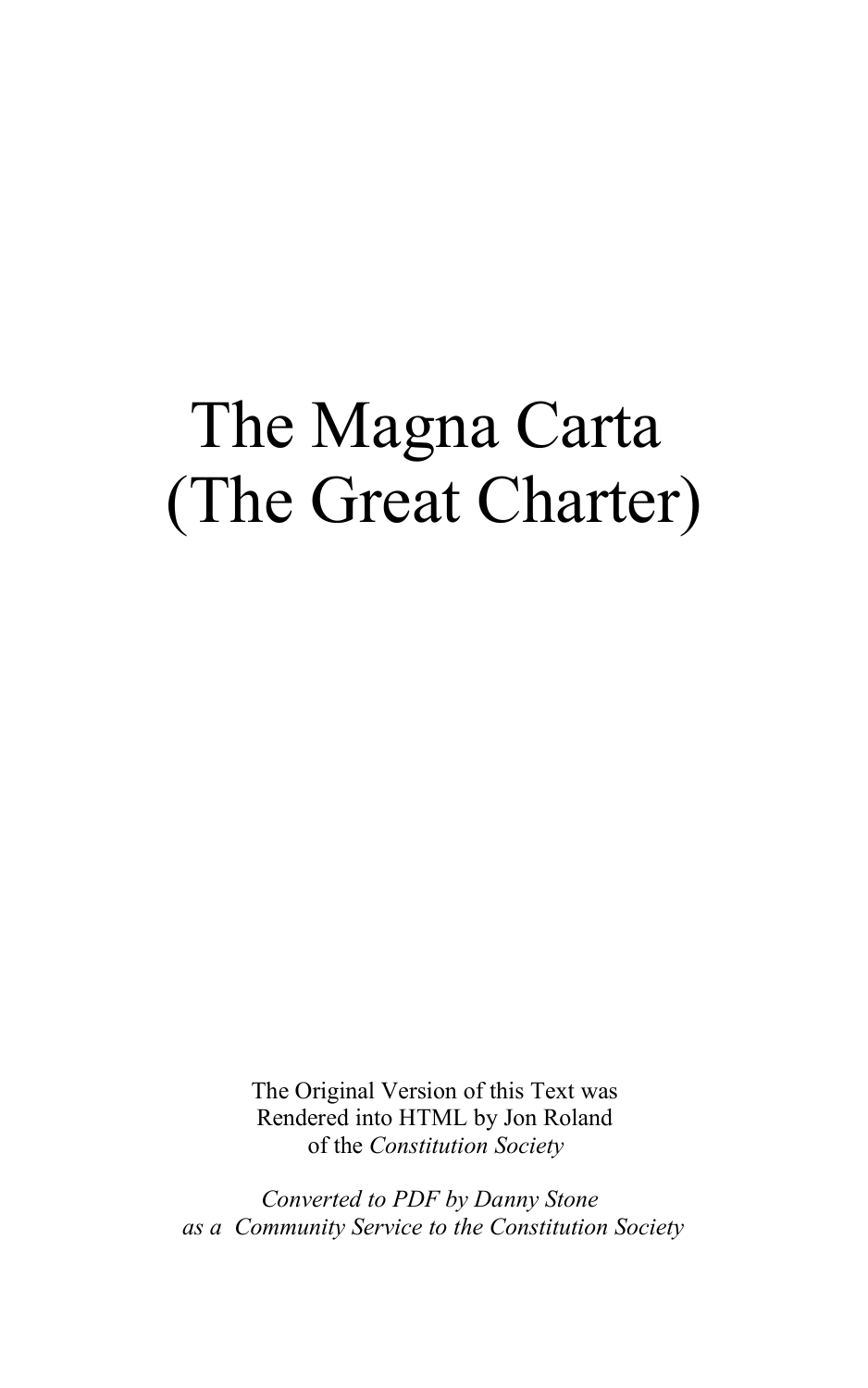Abuses by King John caused a revolt by nobles who compelled him to execute this recognition of rights for both noblemen and ordinary Englishmen. It established the principle that no one, including the king or a lawmaker, is above the law.

Prepared by Nancy Troutman (The Cleveland Free-Net - aa345). Distributed by the Cybercasting Services Division of the National Public Telecomputing Network (NPTN).

*Permission is hereby given to download, reprint, and/or otherwise redistribute this file, provided appropriate point of origin credit is given to the preparer(s) and the National Public Telecomputing Network.*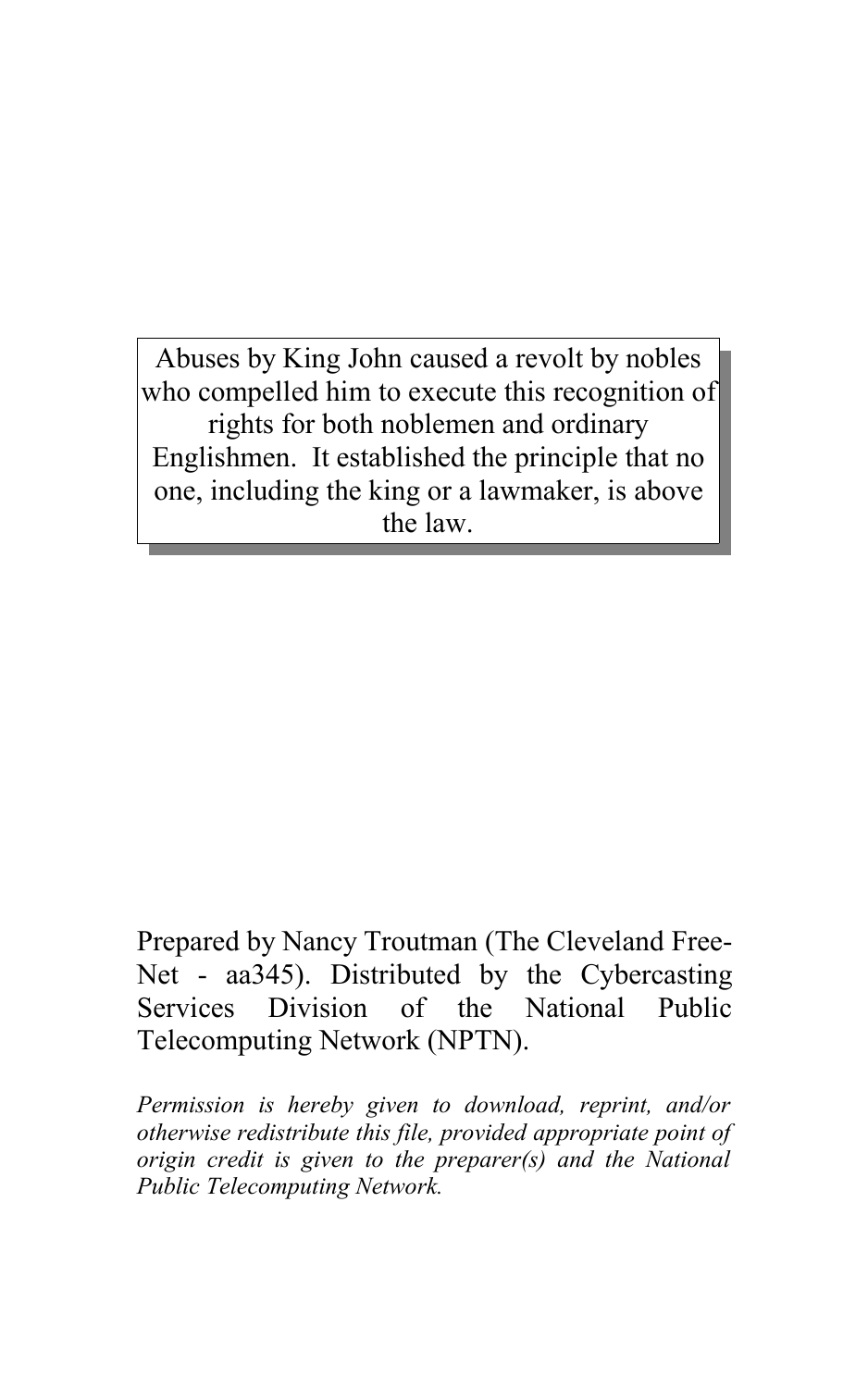## The Magna Carta (The Great Charter)

**Preamble:** John, by the grace of God, king of England, lord of Ireland, duke of Normandy and Aquitaine, and count of Anjou, to the archbishop, bishops, abbots, earls, barons, justiciaries, foresters, sheriffs, stewards, servants, and to all his bailiffs and liege subjects, greetings. Know that, having regard to God and for the salvation of our soul, and those of all our ancestors and heirs, and unto the honor of God and the advancement of his holy Church and for the rectifying of our realm, we have granted as underwritten by advice of our venerable fathers, Stephen, archbishop of Canterbury, primate of all England and cardinal of the holy Roman Church, Henry, archbishop of Dublin, William of London, Peter of Winchester, Jocelyn of Bath and Glastonbury, Hugh of Lincoln, Walter of Worcester, William of Coventry, Benedict of Rochester, bishops; of Master Pandulf, subdeacon and member of the household of our lord the Pope, of brother Aymeric (master of the Knights of the Temple in England), and of the illustrious men William Marshal, earl of Pembroke, William, earl of Salisbury, William, earl of Warenne, William, earl of Arundel, Alan of Galloway (constable of Scotland), Waren Fitz Gerold, Peter Fitz Herbert, Hubert De Burgh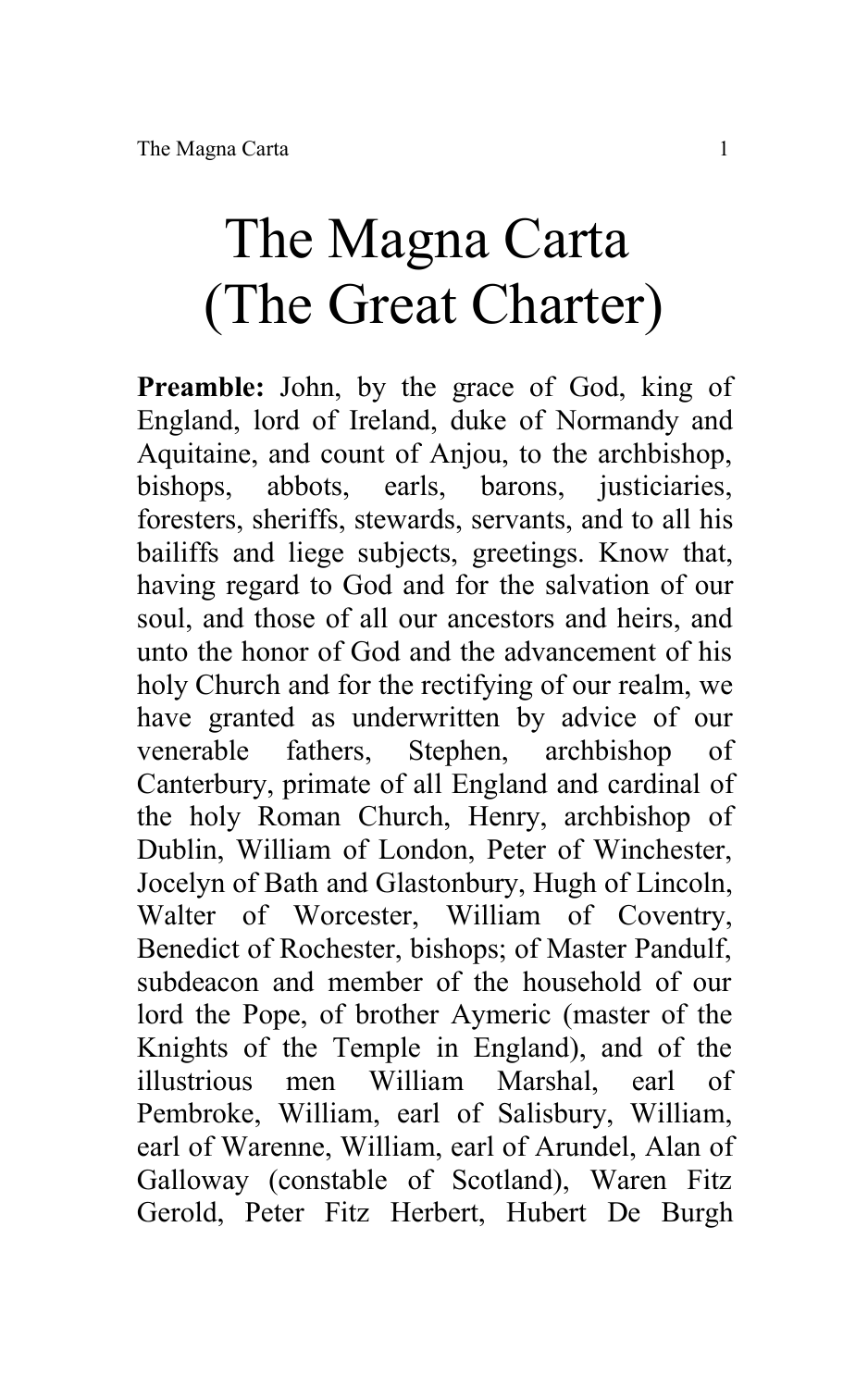(seneschal of Poitou), Hugh de Neville, Matthew Fitz Herbert, Thomas Basset, Alan Basset, Philip d'Aubigny, Robert of Roppesley, John Marshal, John Fitz Hugh, and others, our liegemen.

1. In the first place we have granted to God, and by this our present charter confirmed for us and our heirs forever that the English Church shall be free, and shall have her rights entire, and her liberties inviolate; and we will that it be thus observed; which is apparent from this that the freedom of elections, which is reckoned most important and very essential to the English Church, we, of our pure and unconstrained will, did grant, and did by our charter confirm and did obtain the ratification of the same from our lord, Pope Innocent III, before the quarrel arose between us and our barons: and this we will observe, and our will is that it be observed in good faith by our heirs forever. We have also granted to all freemen of our kingdom, for us and our heirs forever, all the underwritten liberties, to be had and held by them and their heirs, of us and our heirs forever.

2. If any of our earls or barons, or others holding of us in chief by military service shall have died, and at the time of his death his heir shall be full of age and owe "relief", he shall have his inheritance by the old relief, to wit, the heir or heirs of an earl, for the whole barony of an earl by £100; the heir or heirs of a baron, £100 for a whole barony; the heir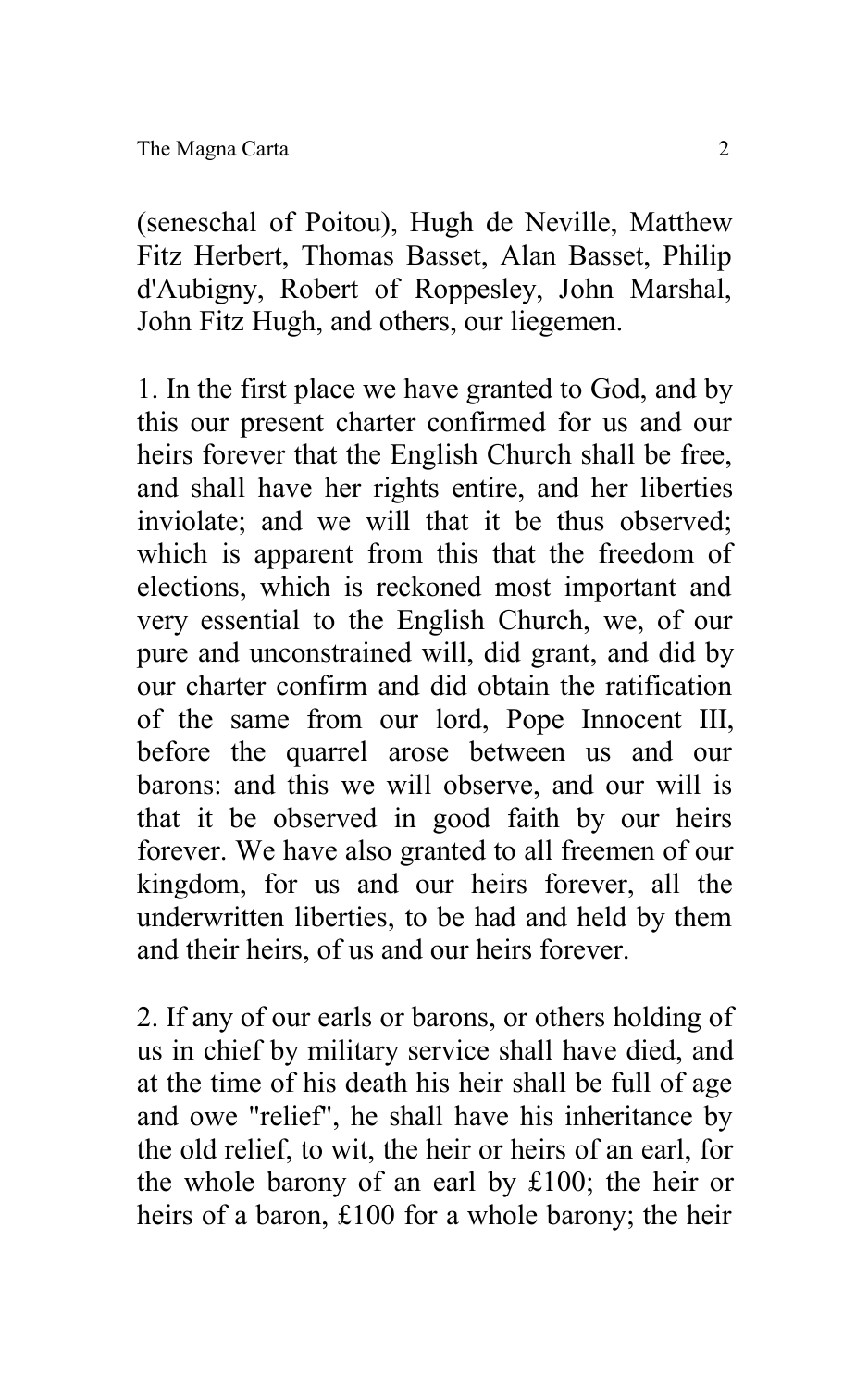or heirs of a knight, 100s, at most, and whoever owes less let him give less, according to the ancient custom of fees.

3. If, however, the heir of any one of the aforesaid has been under age and in wardship, let him have his inheritance without relief and without fine when he comes of age.

4. The guardian of the land of an heir who is thus under age, shall take from the land of the heir nothing but reasonable produce, reasonable customs, and reasonable services, and that without destruction or waste of men or goods; and if we have committed the wardship of the lands of any such minor to the sheriff, or to any other who is responsible to us for its issues, and he has made destruction or waster of what he holds in wardship, we will take of him amends, and the land shall be committed to two lawful and discreet men of that fee, who shall be responsible for the issues to us or to him to whom we shall assign them; and if we have given or sold the wardship of any such land to anyone and he has therein made destruction or waste, he shall lose that wardship, and it shall be transferred to two lawful and discreet men of that fief, who shall be responsible to us in like manner as aforesaid.

5. The guardian, moreover, so long as he has the wardship of the land, shall keep up the houses,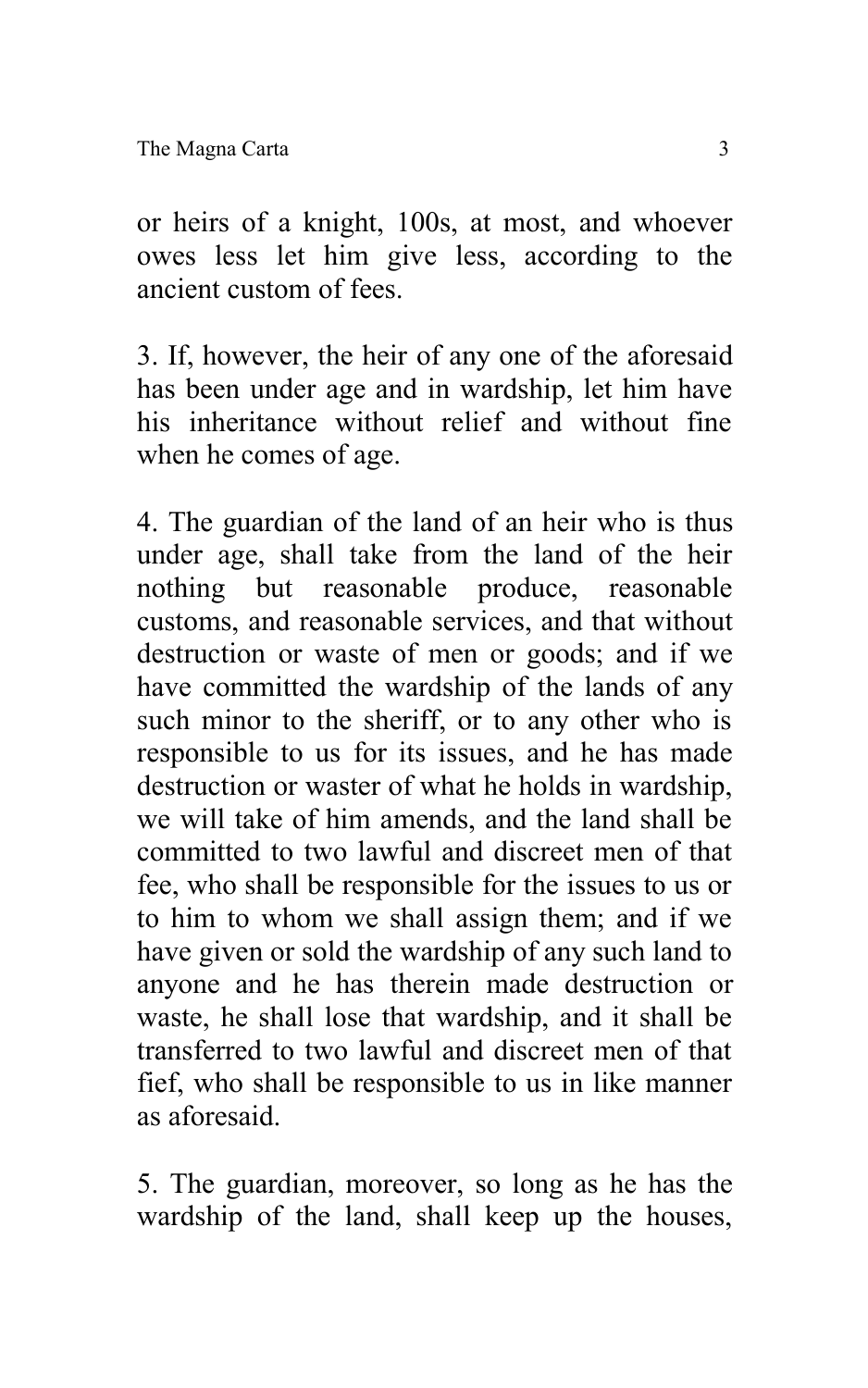parks, fishponds, stanks, mills, and other things pertaining to the land, out of the issues of the same land; and he shall restore to the heir, when he has come to full age, all his land, stocked with ploughs and wainage, according as the season of husbandry shall require, and the issues of the land can reasonable bear.

6. Heirs shall be married without disparagement, yet so that before the marriage takes place the nearest in blood to that heir shall have notice.

7. A widow, after the death of her husband, shall forthwith and without difficulty have her marriage portion and inheritance; nor shall she give anything for her dower, or for her marriage portion, or for the inheritance which her husband and she held on the day of the death of that husband; and she may remain in the house of her husband for forty days after his death, within which time her dower shall be assigned to her.

8. No widow shall be compelled to marry, so long as she prefers to live without a husband; provided always that she gives security not to marry without our consent, if she holds of us, or without the consent of the lord of whom she holds, if she holds of another.

9. Neither we nor our bailiffs will seize any land or rent for any debt, as long as the chattels of the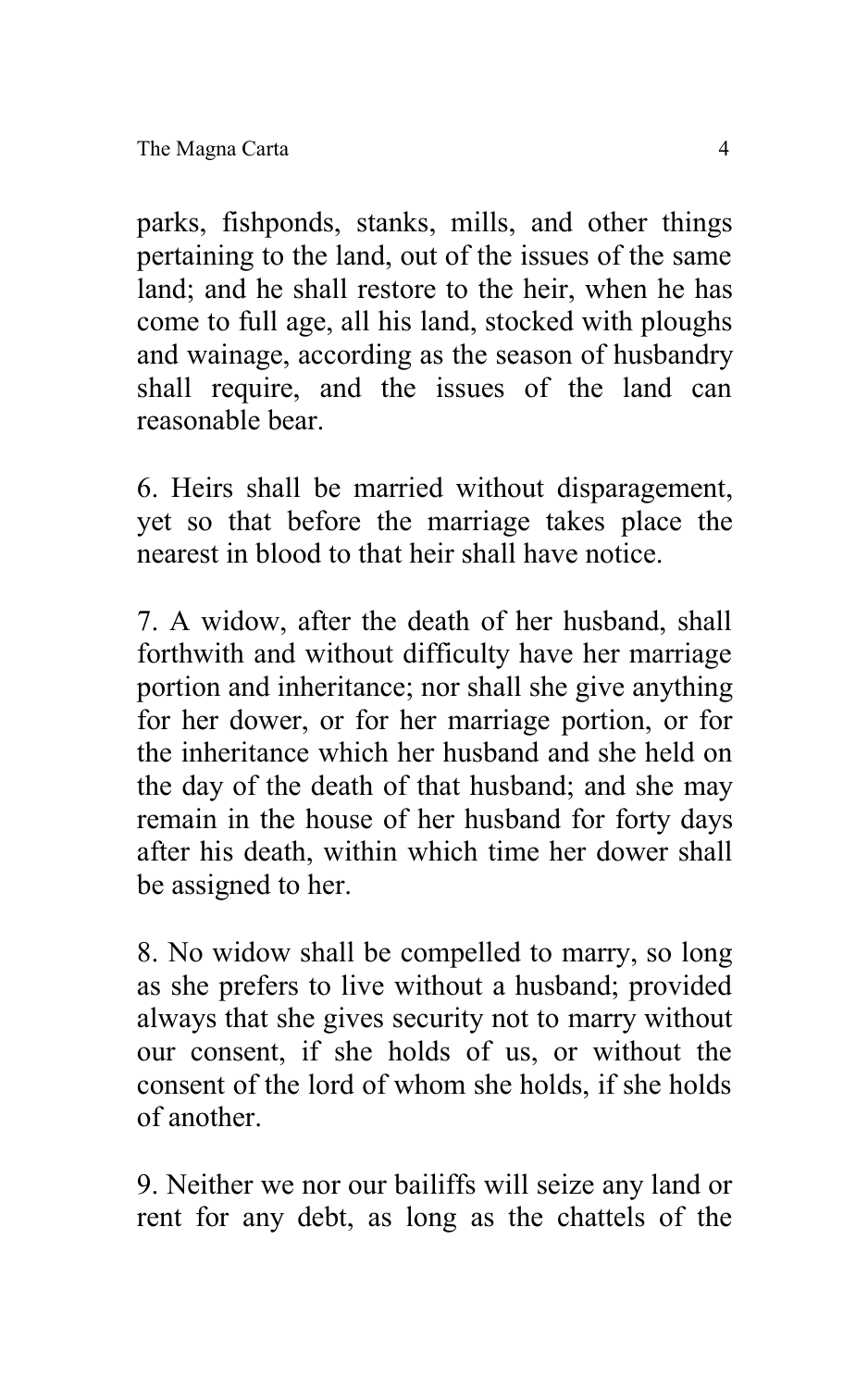debtor are sufficient to repay the debt; nor shall the sureties of the debtor be distrained so long as the principal debtor is able to satisfy the debt; and if the principal debtor shall fail to pay the debt, having nothing wherewith to pay it, then the sureties shall answer for the debt; and let them have the lands and rents of the debtor, if they desire them, until they are indemnified for the debt which they have paid for him, unless the principal debtor can show proof that he is discharged thereof as against the said sureties.

10. If one who has borrowed from the Jews any sum, great or small, die before that loan be repaid, the debt shall not bear interest while the heir is under age, of whomsoever he may hold; and if the debt fall into our hands, we will not take anything except the principal sum contained in the bond.

11. And if anyone die indebted to the Jews, his wife shall have her dower and pay nothing of that debt; and if any children of the deceased are left under age, necessaries shall be provided for them in keeping with the holding of the deceased; and out of the residue the debt shall be paid, reserving, however, service due to feudal lords; in like manner let it be done touching debts due to others than Jews.

12. No scutage not aid shall be imposed on our kingdom, unless by common counsel of our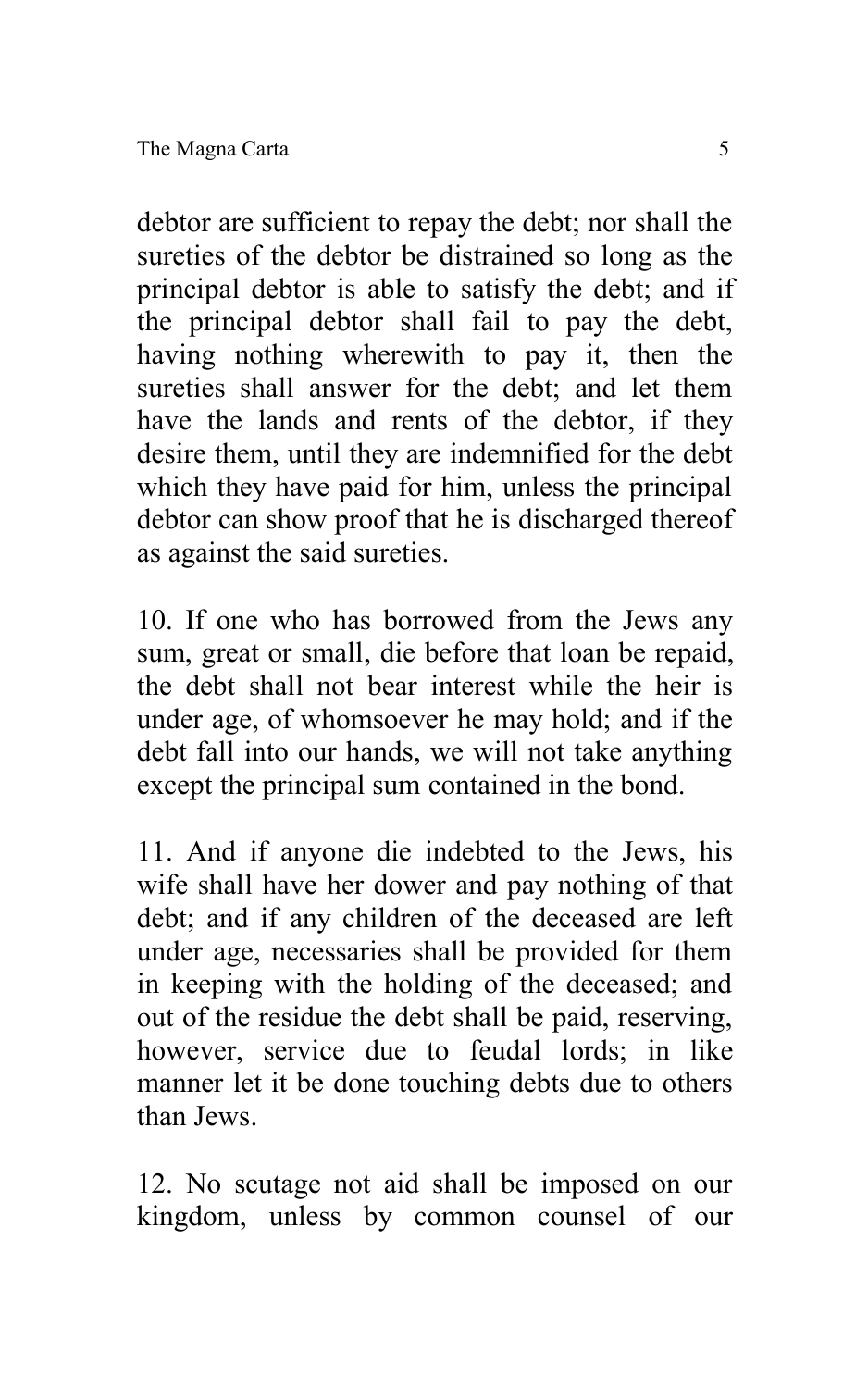kingdom, except for ransoming our person, for making our eldest son a knight, and for once marrying our eldest daughter; and for these there shall not be levied more than a reasonable aid. In like manner it shall be done concerning aids from the city of London.

13. And the city of London shall have all it ancient liberties and free customs, as well by land as by water; furthermore, we decree and grant that all other cities, boroughs, towns, and ports shall have all their liberties and free customs.

14. And for obtaining the common counsel of the kingdom anent the assessing of an aid (except in the three cases aforesaid) or of a scutage, we will cause to be summoned the archbishops, bishops, abbots, earls, and greater barons, severally by our letters; and we will moveover cause to be summoned generally, through our sheriffs and bailiffs, and others who hold of us in chief, for a fixed date, namely, after the expiry of at least forty days, and at a fixed place; and in all letters of such summons we will specify the reason of the summons. And when the summons has thus been made, the business shall proceed on the day appointed, according to the counsel of such as are present, although not all who were summoned have come.

15. We will not for the future grant to anyone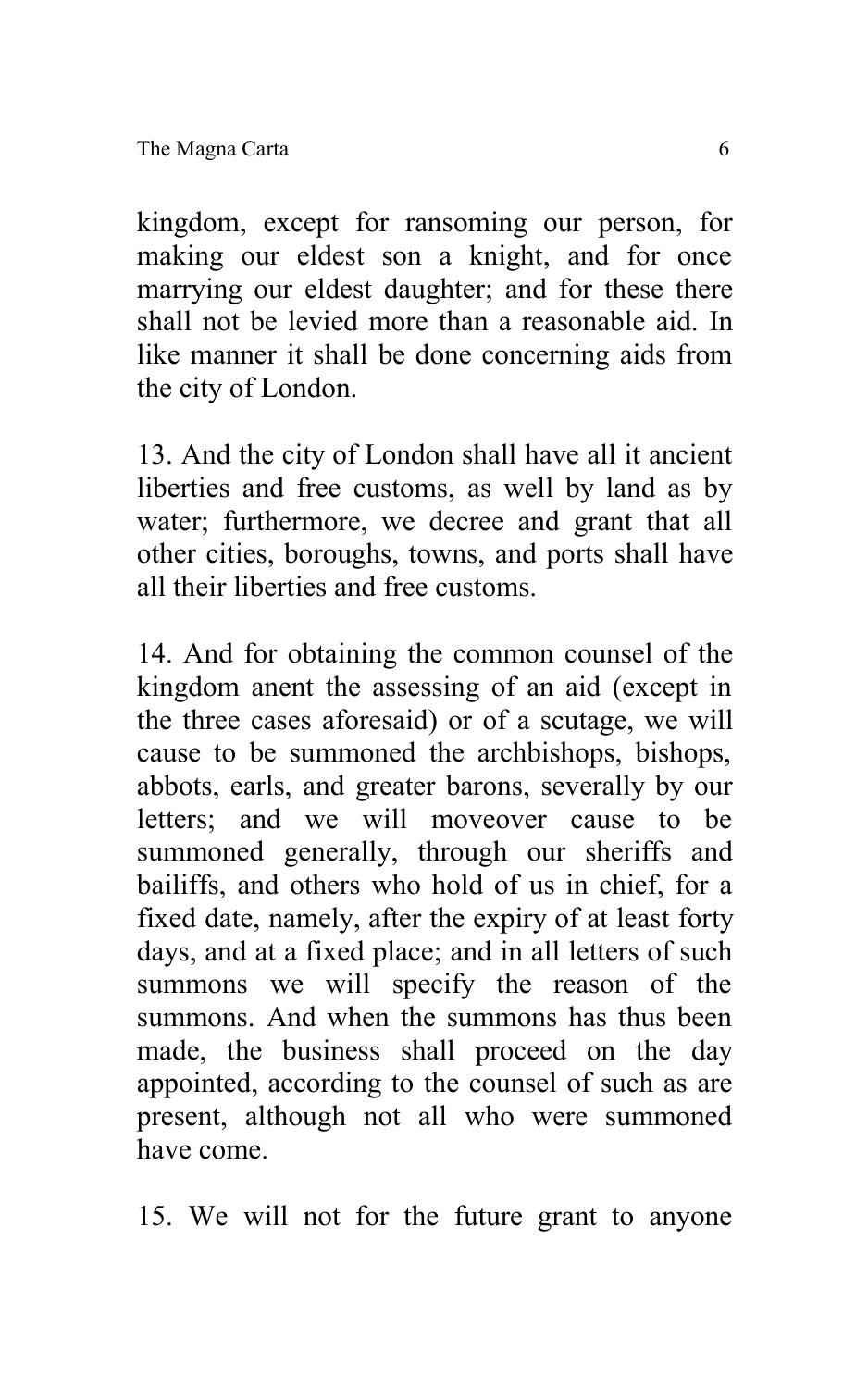license to take an aid from his own free tenants, except to ransom his person, to make his eldest son a knight, and once to marry his eldest daughter; and on each of these occasions there shall be levied only a reasonable aid.

16. No one shall be distrained for performance of greater service for a knight's fee, or for any other free tenement, than is due therefrom.

17. Common pleas shall not follow our court, but shall be held in some fixed place.

18. Inquests of novel disseisin, of mort d'ancestor, and of darrein presentment shall not be held elsewhere than in their own county courts, and that in manner following; We, or, if we should be out of the realm, our chief justiciar, will send two justiciaries through every county four times a year, who shall alone with four knights of the county chosen by the county, hold the said assizes in the county court, on the day and in the place of meeting of that court.

19. And if any of the said assizes cannot be taken on the day of the county court, let there remain of the knights and freeholders, who were present at the county court on that day, as many as may be required for the efficient making of judgments, according as the business be more or less.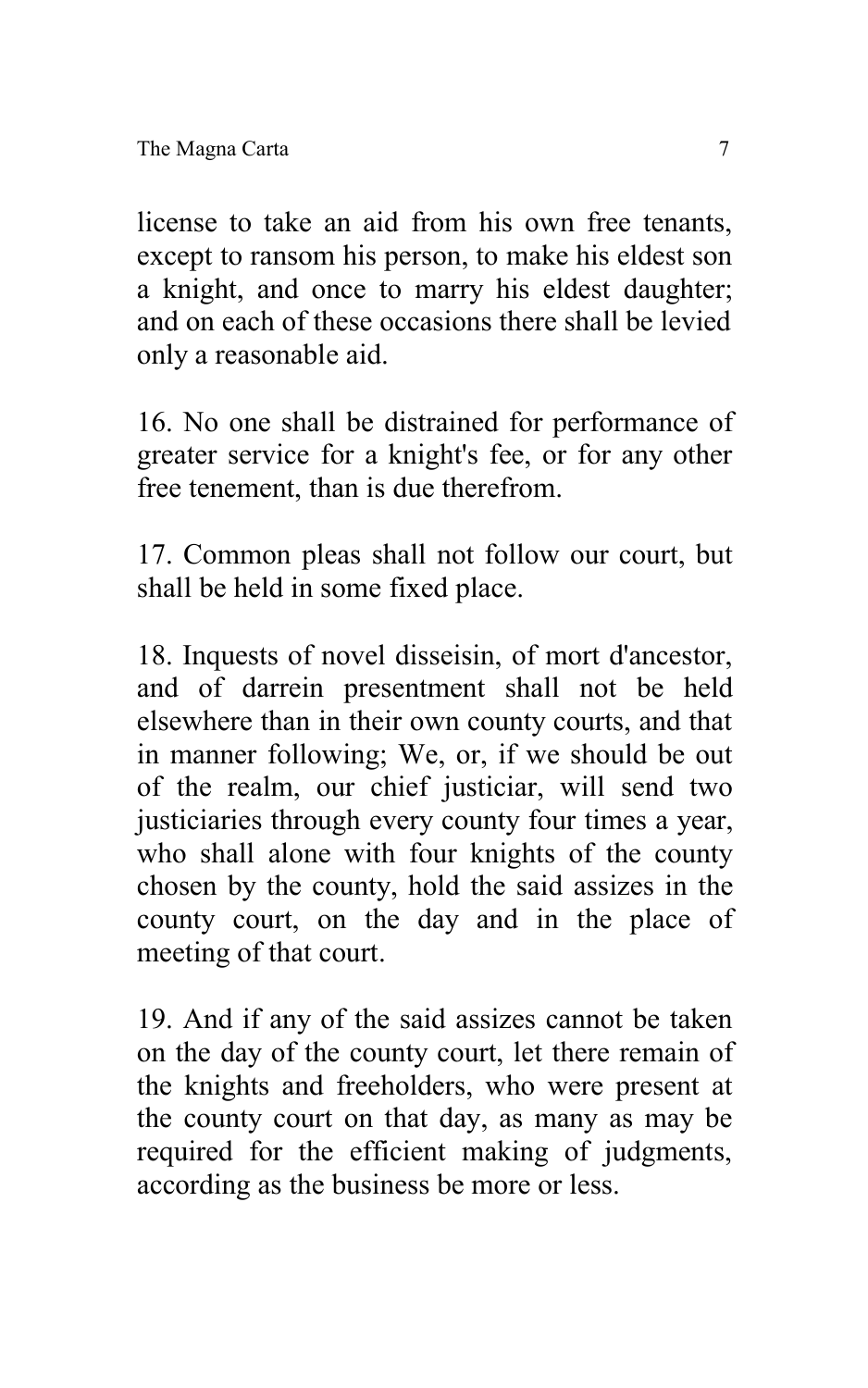20. A freeman shall not be amerced for a slight offense, except in accordance with the degree of the offense; and for a grave offense he shall be amerced in accordance with the gravity of the offense, yet saving always his "contentment"; and a merchant in the same way, saving his "merchandise"; and a villein shall be amerced in the same way, saving his "wainage" if they have fallen into our mercy: and none of the aforesaid amercements shall be imposed except by the oath of honest men of the neighborhood.

21. Earls and barons shall not be amerced except through their peers, and only in accordance with the degree of the offense.

22. A clerk shall not be amerced in respect of his lay holding except after the manner of the others aforesaid; further, he shall not be amerced in accordance with the extent of his ecclesiastical benefice.

23. No village or individual shall be compelled to make bridges at river banks, except those who from of old were legally bound to do so.

24. No sheriff, constable, coroners, or others of our bailiffs, shall hold pleas of our Crown.

25. All counties, hundred, wapentakes, and trithings (except our demesne manors) shall remain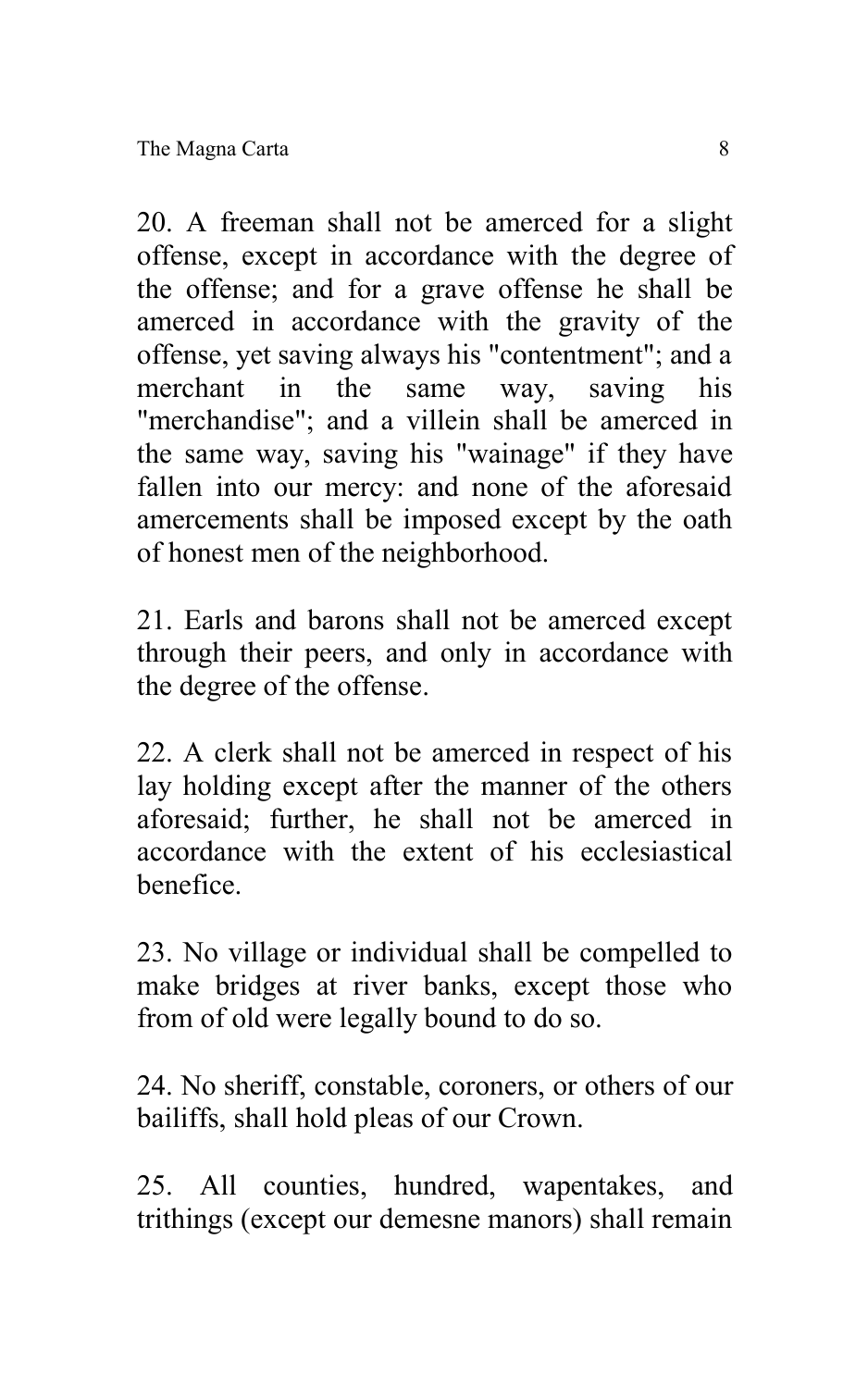The Magna Carta 9

at the old rents, and without any additional payment.

26. If anyone holding of us a lay fief shall die, and our sheriff or bailiff shall exhibit our letters patent of summons for a debt which the deceased owed us, it shall be lawful for our sheriff or bailiff to attach and enroll the chattels of the deceased, found upon the lay fief, to the value of that debt, at the sight of law worthy men, provided always that nothing whatever be thence removed until the debt which is evident shall be fully paid to us; and the residue shall be left to the executors to fulfill the will of the deceased; and if there be nothing due from him to us, all the chattels shall go to the deceased, saving to his wife and children their reasonable shares.

27. If any freeman shall die intestate, his chattels shall be distributed by the hands of his nearest kinsfolk and friends, under supervision of the Church, saving to every one the debts which the deceased owed to him.

28. No constable or other bailiff of ours shall take corn or other provisions from anyone without immediately tendering money therefor, unless he can have postponement thereof by permission of the seller.

29. No constable shall compel any knight to give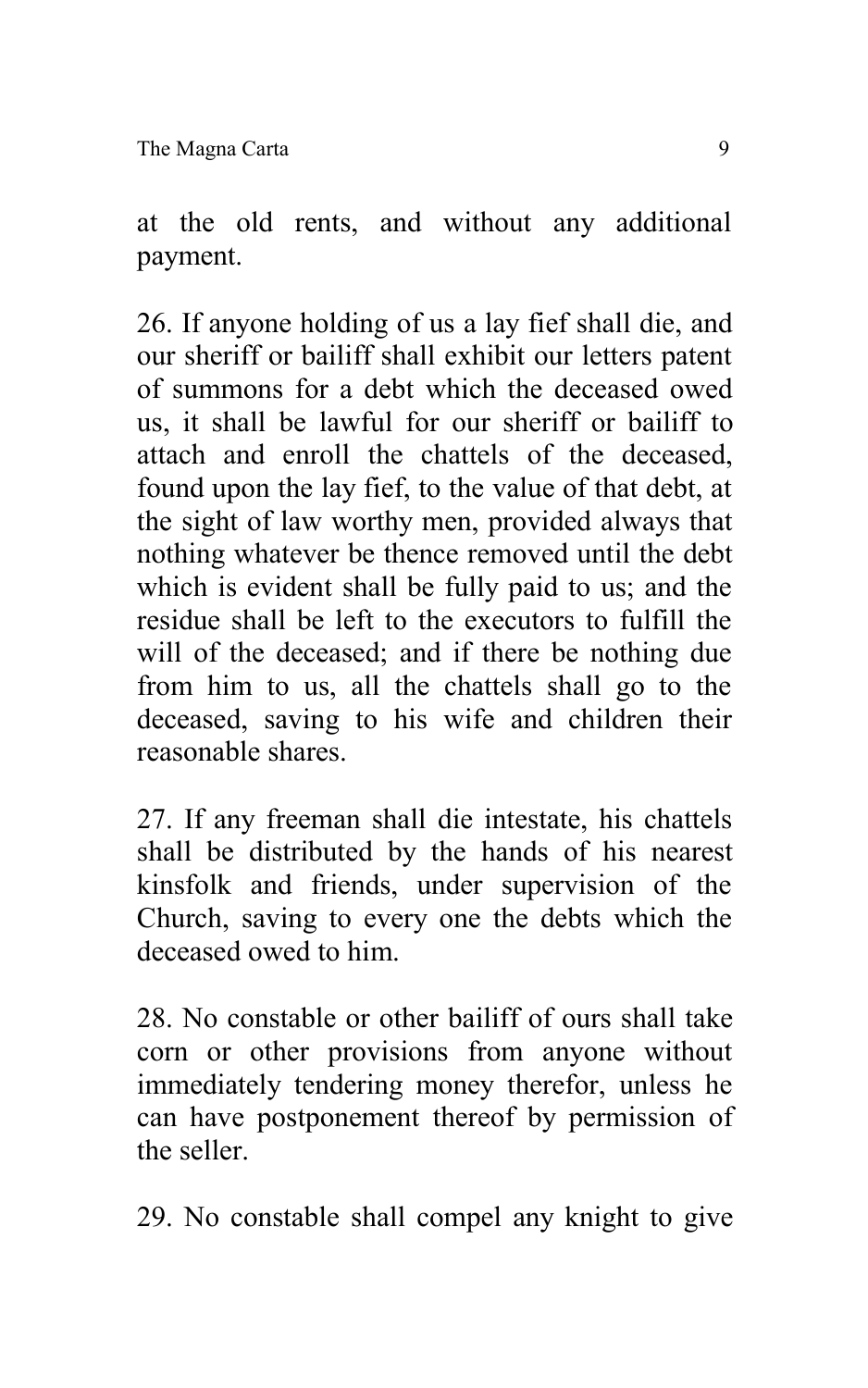money in lieu of castle-guard, when he is willing to perform it in his own person, or (if he himself cannot do it from any reasonable cause) then by another responsible man. Further, if we have led or sent him upon military service, he shall be relieved from guard in proportion to the time during which he has been on service because of us.

30. No sheriff or bailiff of ours, or other person, shall take the horses or carts of any freeman for transport duty, against the will of the said freeman.

31. Neither we nor our bailiffs shall take, for our castles or for any other work of ours, wood which is not ours, against the will of the owner of that wood.

32. We will not retain beyond one year and one day, the lands those who have been convicted of felony, and the lands shall thereafter be handed over to the lords of the fiefs.

33. All kydells for the future shall be removed altogether from Thames and Medway, and throughout all England, except upon the seashore.

34. The writ which is called praecipe shall not for the future be issued to anyone, regarding any tenement whereby a freeman may lose his court.

35. Let there be one measure of wine throughout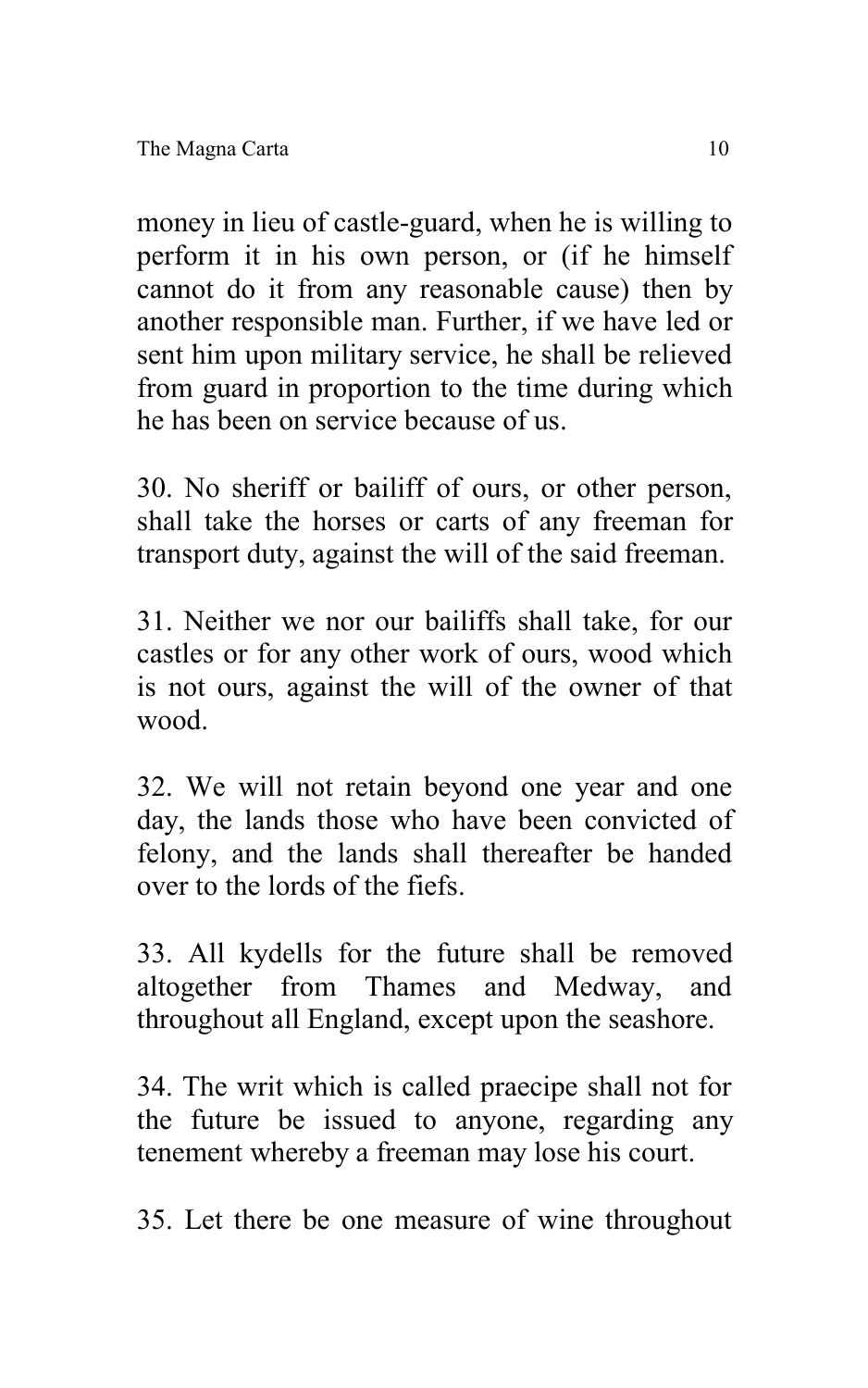our whole realm; and one measure of ale; and one measure of corn, to wit, "the London quarter"; and one width of cloth (whether dyed, or russet, or "halberget"), to wit, two ells within the selvedges; of weights also let it be as of measures.

36. Nothing in future shall be given or taken for a writ of inquisition of life or limbs, but freely it shall be granted, and never denied.

37. If anyone holds of us by fee-farm, either by socage or by burage, or of any other land by knight's service, we will not (by reason of that feefarm, socage, or burgage), have the wardship of the heir, or of such land of his as if of the fief of that other; nor shall we have wardship of that fee-farm, socage, or burgage, unless such fee-farm owes knight's service. We will not by reason of any small serjeancy which anyone may hold of us by the service of rendering to us knives, arrows, or the like, have wardship of his heir or of the land which he holds of another lord by knight's service.

38. No bailiff for the future shall, upon his own unsupported complaint, put anyone to his "law", without credible witnesses brought for this purposes.

39. No freemen shall be taken or imprisoned or disseised or exiled or in any way destroyed, nor will we go upon him nor send upon him, except by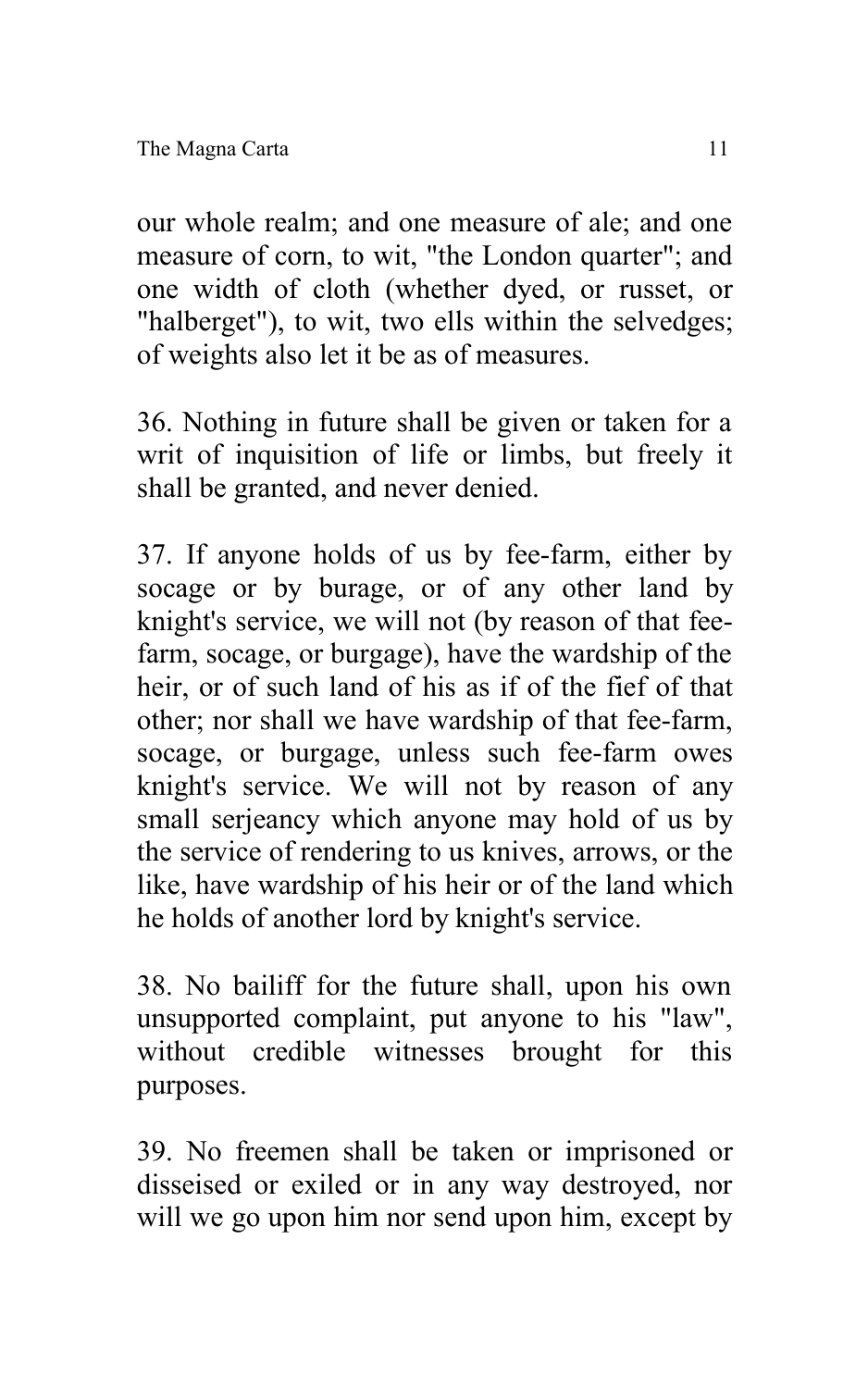the lawful judgment of his peers or by the law of the land.

40. To no one will we sell, to no one will we refuse or delay, right or justice.

41. All merchants shall have safe and secure exit from England, and entry to England, with the right to tarry there and to move about as well by land as by water, for buying and selling by the ancient and right customs, quit from all evil tolls, except (in time of war) such merchants as are of the land at war with us. And if such are found in our land at the beginning of the war, they shall be detained, without injury to their bodies or goods, until information be received by us, or by our chief justiciar, how the merchants of our land found in the land at war with us are treated; and if our men are safe there, the others shall be safe in our land.

42. It shall be lawful in future for anyone (excepting always those imprisoned or outlawed in accordance with the law of the kingdom, and natives of any country at war with us, and merchants, who shall be treated as if above provided) to leave our kingdom and to return, safe and secure by land and water, except for a short period in time of war, on grounds of public policyreserving always the allegiance due to us.

43. If anyone holding of some escheat (such as the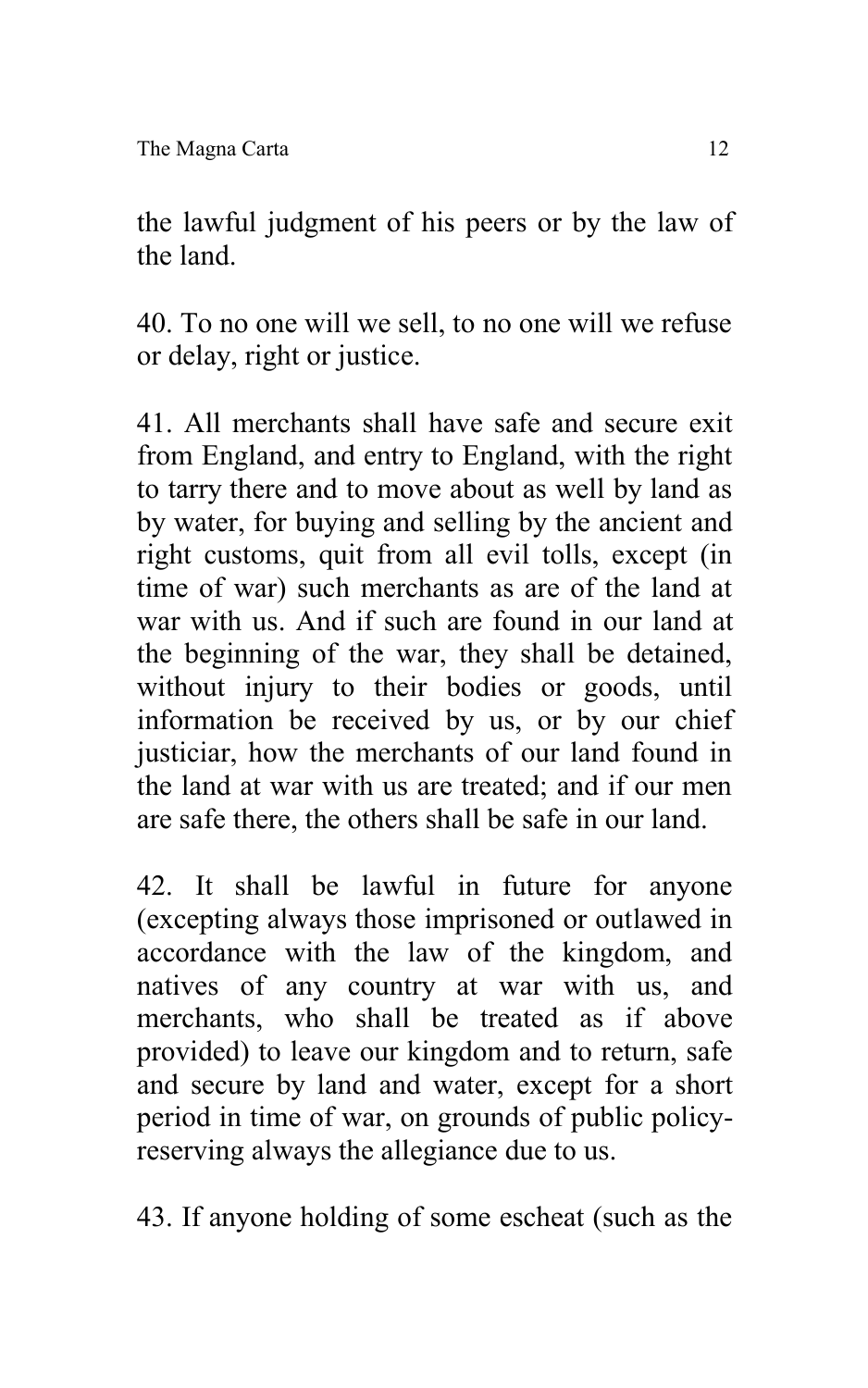honor of Wallingford, Nottingham, Boulogne, Lancaster, or of other escheats which are in our hands and are baronies) shall die, his heir shall give no other relief, and perform no other service to us than he would have done to the baron if that barony had been in the baron's hand; and we shall hold it in the same manner in which the baron held it.

44. Men who dwell without the forest need not henceforth come before our justiciaries of the forest upon a general summons, unless they are in plea, or sureties of one or more, who are attached for the forest.

45. We will appoint as justices, constables, sheriffs, or bailiffs only such as know the law of the realm and mean to observe it well.

46. All barons who have founded abbeys, concerning which they hold charters from the kings of England, or of which they have long continued possession, shall have the wardship of them, when vacant, as they ought to have.

47. All forests that have been made such in our time shall forthwith be disafforsted; and a similar course shall be followed with regard to river banks that have been placed "in defense" by us in our time.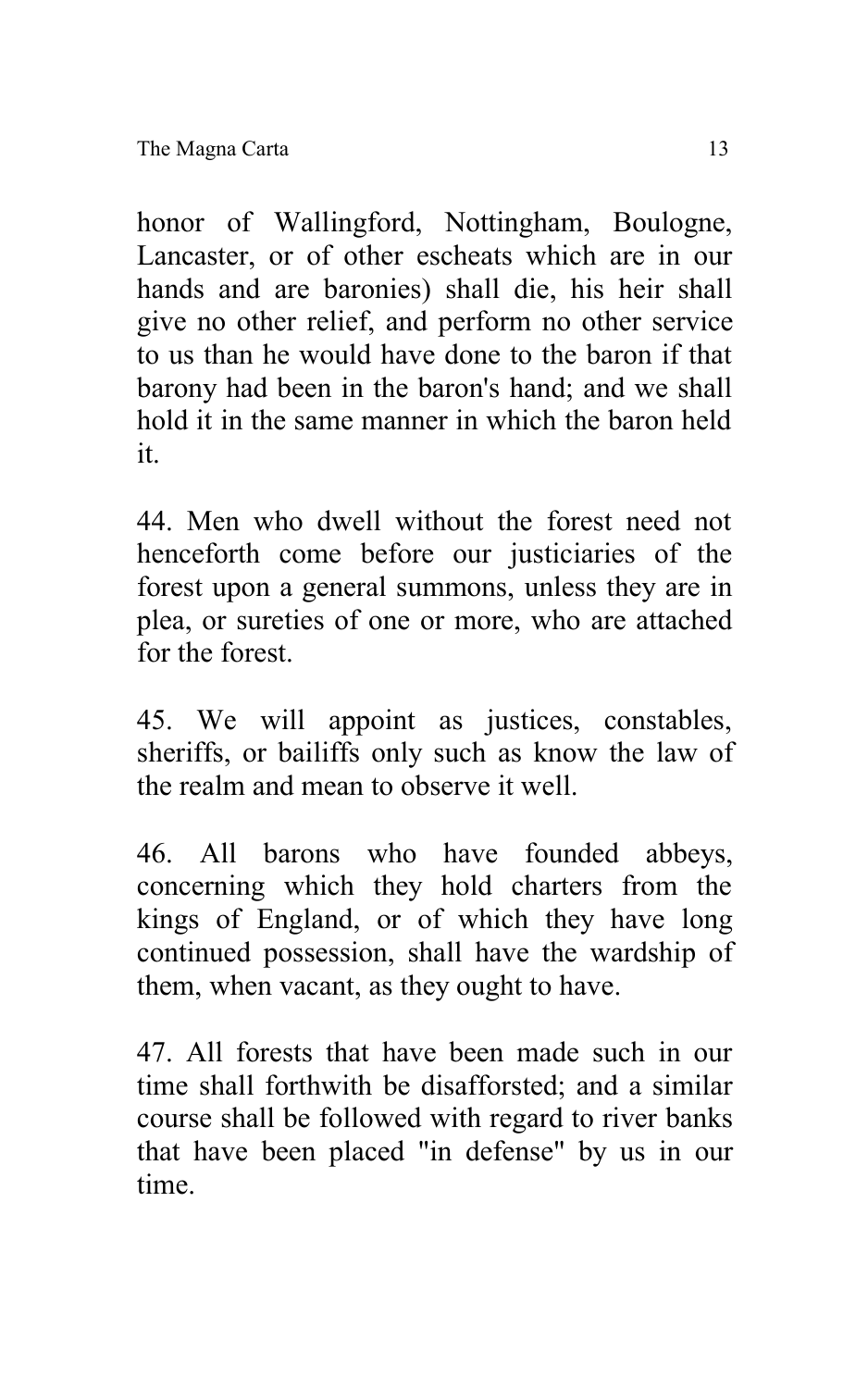48. All evil customs connected with forests and warrens, foresters and warreners, sheriffs and their officers, river banks and their wardens, shall immediately by inquired into in each county by twelve sworn knights of the same county chosen by the honest men of the same county, and shall, within forty days of the said inquest, be utterly abolished, so as never to be restored, provided always that we previously have intimation thereof, or our justiciar, if we should not be in England.

49. We will immediately restore all hostages and charters delivered to us by Englishmen, as sureties of the peace of faithful service.

50. We will entirely remove from their bailiwicks, the relations of Gerard of Athee (so that in future they shall have no bailiwick in England); namely, Engelard of Cigogne, Peter, Guy, and Andrew of Chanceaux, Guy of Cigogne, Geoffrey of Martigny with his brothers, Philip Mark with his brothers and his nephew Geoffrey, and the whole brood of the same.

51. As soon as peace is restored, we will banish from the kingdom all foreign born knights, crossbowmen, serjeants, and mercenary soldiers who have come with horses and arms to the kingdom's hurt.

52. If anyone has been dispossessed or removed by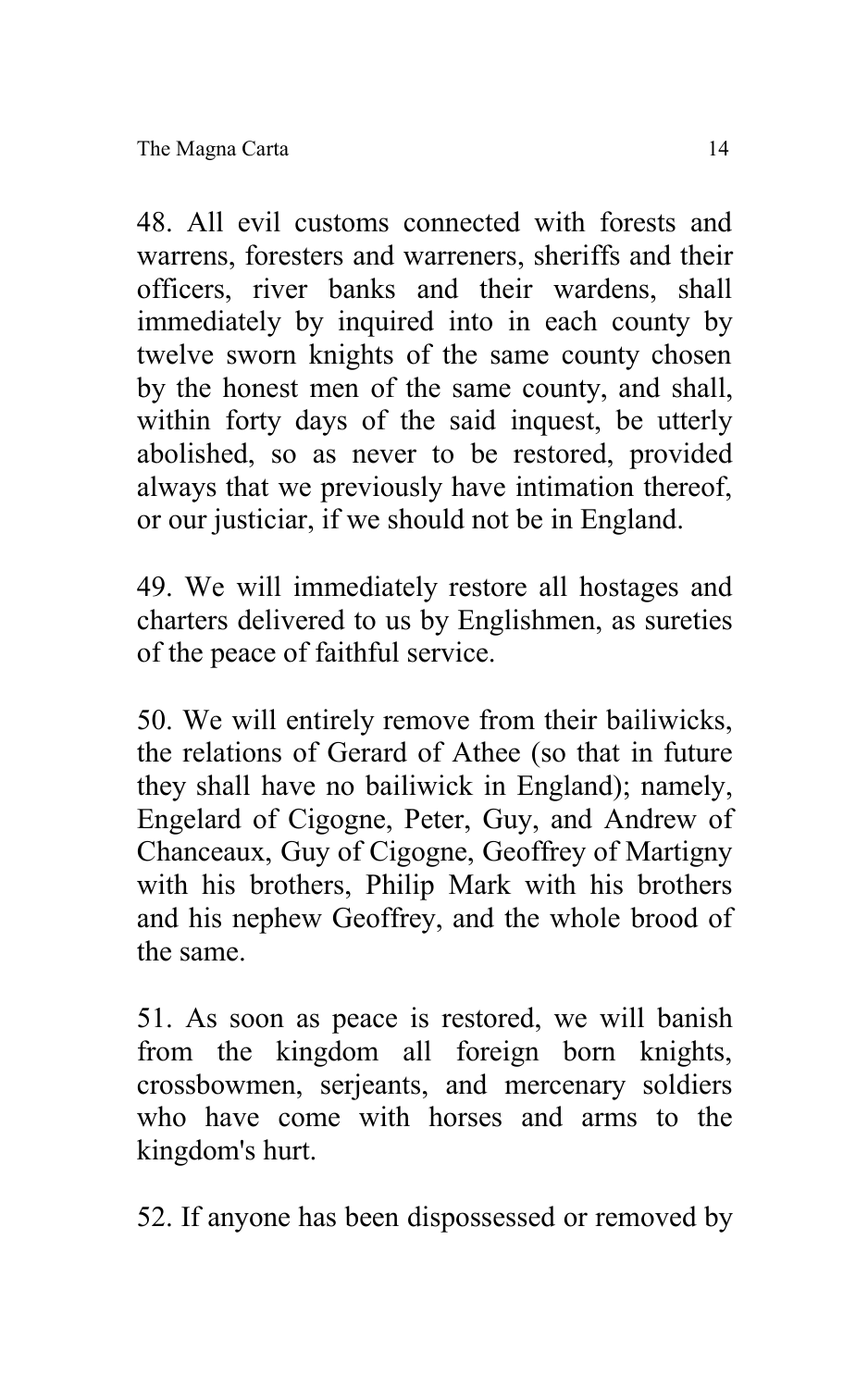us, without the legal judgment of his peers, from his lands, castles, franchises, or from his right, we will immediately restore them to him; and if a dispute arise over this, then let it be decided by the five and twenty barons of whom mention is made below in the clause for securing the peace. Moreover, for all those possessions, from which anyone has, without the lawful judgment of his peers, been disseised or removed, by our father, King Henry, or by our brother, King Richard, and which we retain in our hand (or which as possessed by others, to whom we are bound to warrant them) we shall have respite until the usual term of crusaders; excepting those things about which a plea has been raised, or an inquest made by our order, before our taking of the cross; but as soon as we return from the expedition, we will immediately grant full justice therein.

53. We shall have, moreover, the same respite and in the same manner in rendering justice concerning the disafforestation or retention of those forests which Henry our father and Richard our broter afforested, and concerning the wardship of lands which are of the fief of another (namely, such wardships as we have hitherto had by reason of a fief which anyone held of us by knight's service), and concerning abbeys founded on other fiefs than our own, in which the lord of the fee claims to have right; and when we have returned, or if we desist from our expedition, we will immediately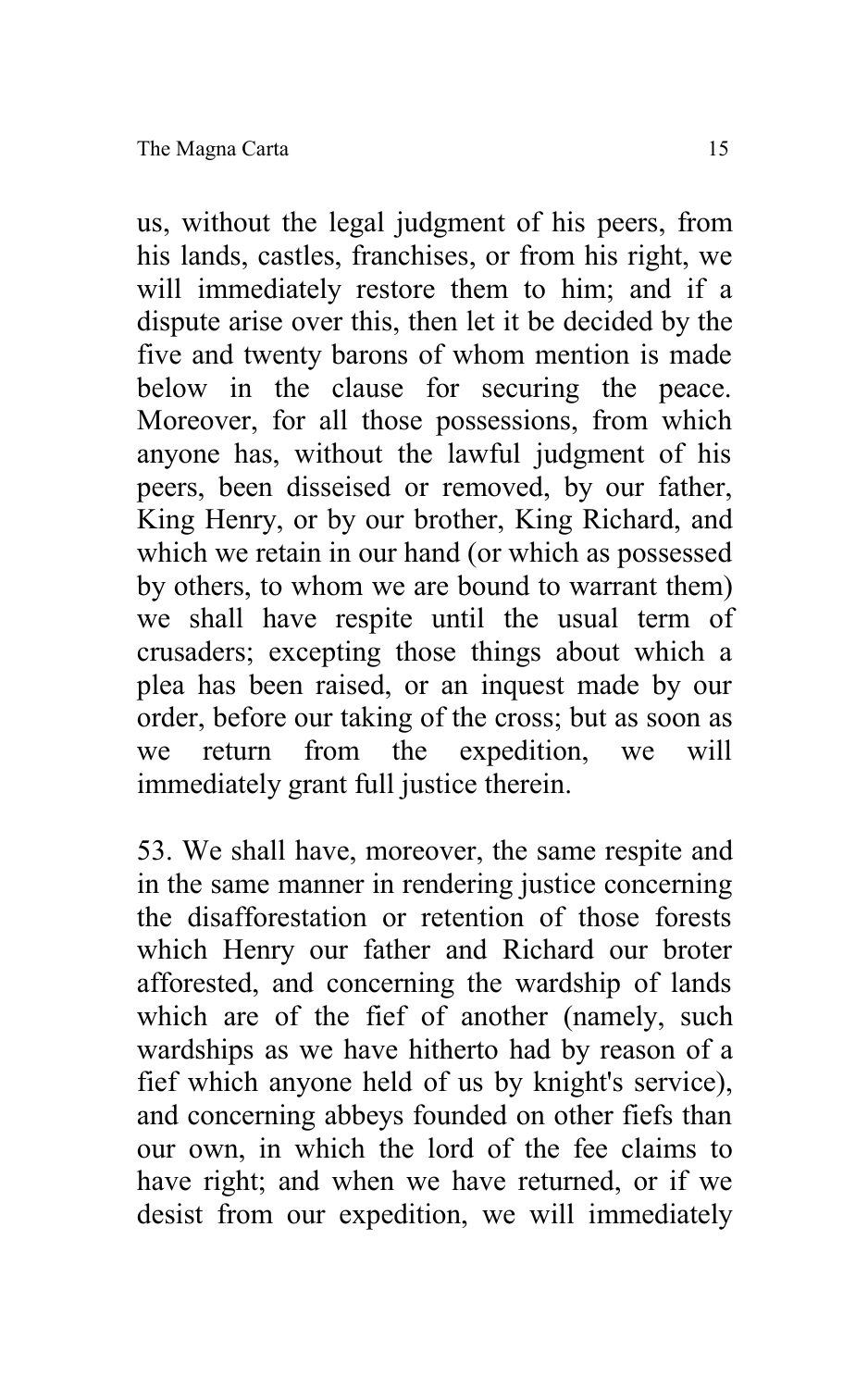The Magna Carta 16

grant full justice to all who complain of such things.

54. No one shall be arrested or imprisoned upon the appeal of a woman, for the death of any other than her husband.

55. All fines made with us unjustly and against the law of the land, and all amercements, imposed unjustly and against the law of the land, shall be entirely remitted, or else it shall be done concerning them according to the decision of the five and twenty barons whom mention is made below in the clause for securing the pease, or according to the judgment of the majority of the same, along with the aforesaid Stephen, archbishop of Canterbury, if he can be present, and such others as he may wish to bring with him for this purpose, and if he cannot be present the business shall nevertheless proceed without him, provided always that if any one or more of the aforesaid five and twenty barons are in a similar suit, they shall be removed as far as concerns this particular judgment, others being substituted in their places after having been selected by the rest of the same five and twenty for this purpose only, and after having been sworn.

56. If we have disseised or removed Welshmen from lands or liberties, or other things, without the legal judgment of their peers in England or in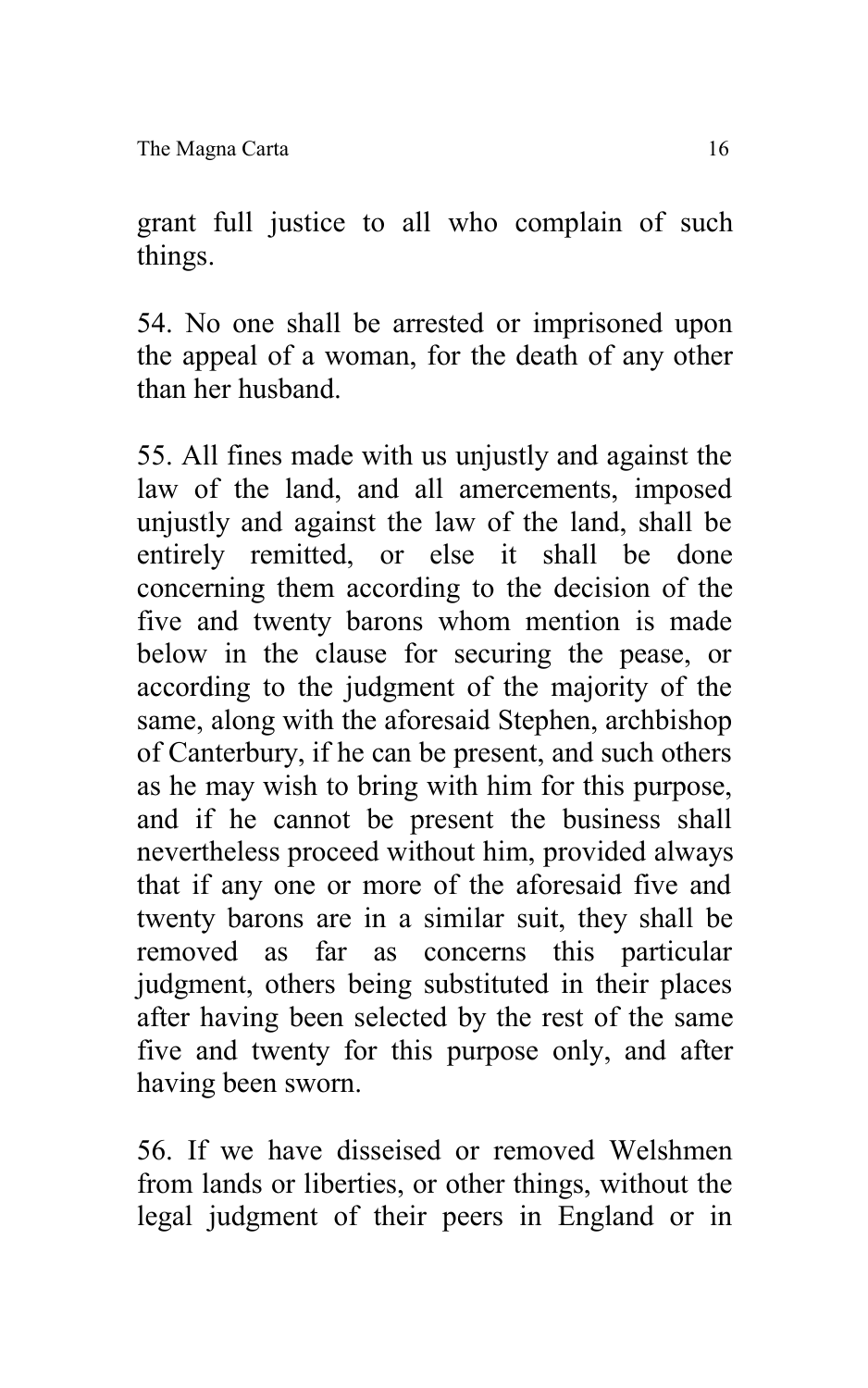Wales, they shall be immediately restored to them; and if a dispute arise over this, then let it be decided in the marches by the judgment of their peers; for the tenements in England according to the law of England, for tenements in Wales according to the law of Wales, and for tenements in the marches according to the law of the marches. Welshmen shall do the same to us and ours.

57. Further, for all those possessions from which any Welshman has, without the lawful judgment of his peers, been disseised or removed by King Henry our father, or King Richard our brother, and which we retain in our hand (or which are possessed by others, and which we ought to warrant), we will have respite until the usual term of crusaders; excepting those things about which a plea has been raised or an inquest made by our order before we took the cross; but as soon as we return (or if perchance we desist from our expedition), we will immediately grant full justice in accordance with the laws of the Welsh and in relation to the foresaid regions.

58. We will immediately give up the son of Llywelyn and all the hostages of Wales, and the charters delivered to us as security for the peace.

59. We will do towards Alexander, king of Scots, concerning the return of his sisters and his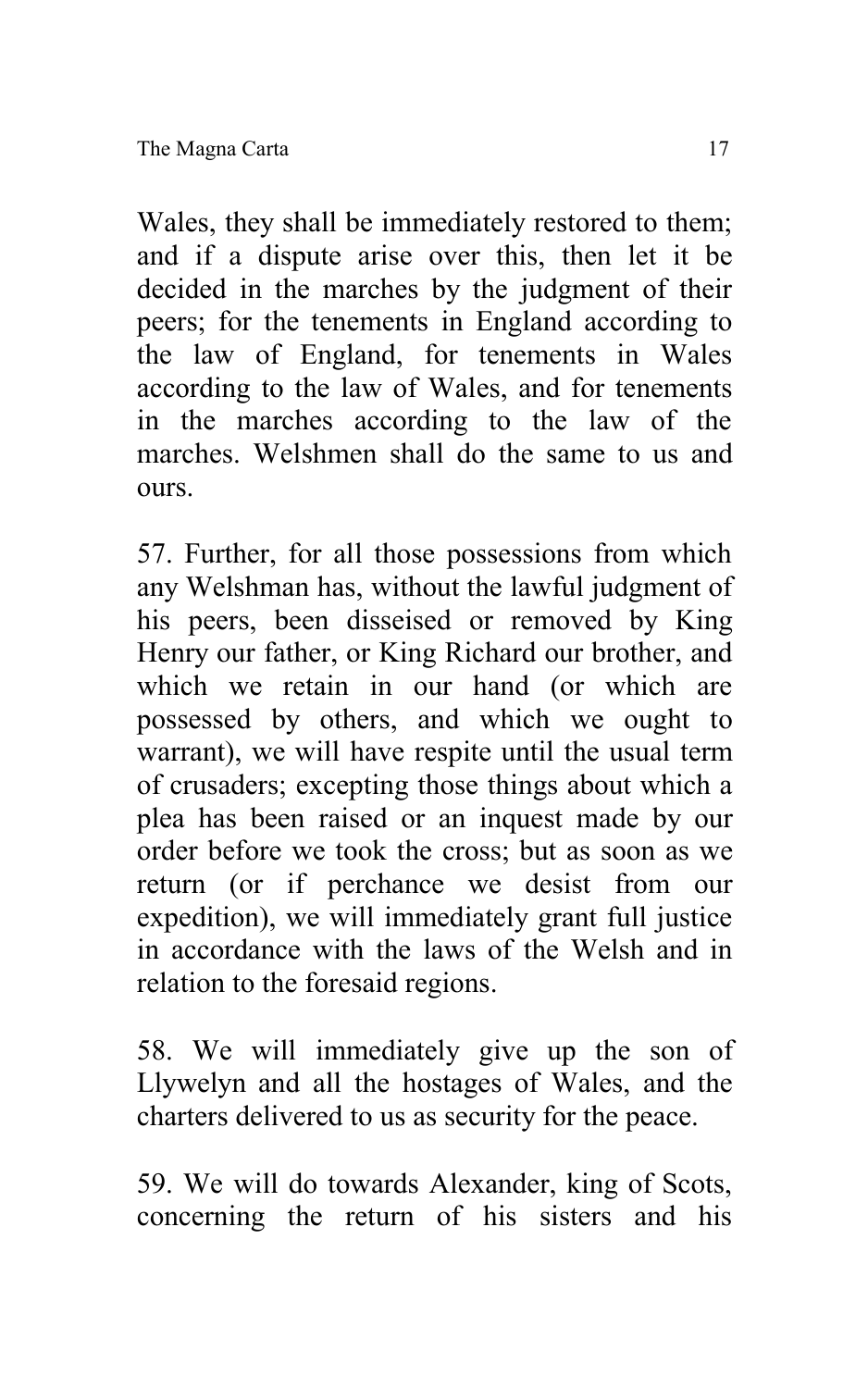hostages, and concerning his franchises, and his right, in the same manner as we shall do towards our owher barons of England, unless it ought to be otherwise according to the charters which we hold from William his father, formerly king of Scots; and this shall be according to the judgment of his peers in our court.

60. Moreover, all these aforesaid customs and liberties, the observances of which we have granted in our kingdom as far as pertains to us towards our men, shall be observed b all of our kingdom, as well clergy as laymen, as far as pertains to them towards their men.

61. Since, moveover, for God and the amendment of our kingdom and for the better allaying of the quarrel that has arisen between us and our barons, we have granted all these concessions, desirous that they should enjoy them in complete and firm endurance forever, we give and grant to them the underwritten security, namely, that the barons choose five and twenty barons of the kingdom, whomsoever they will, who shall be bound with all their might, to observe and hold, and cause to be observed, the peace and liberties we have granted and confirmed to them by this our present Charter, so that if we, or our justiciar, or our bailiffs or any one of our officers, shall in anything be at fault towards anyone, or shall have broken any one of the articles of this peace or of this security, and the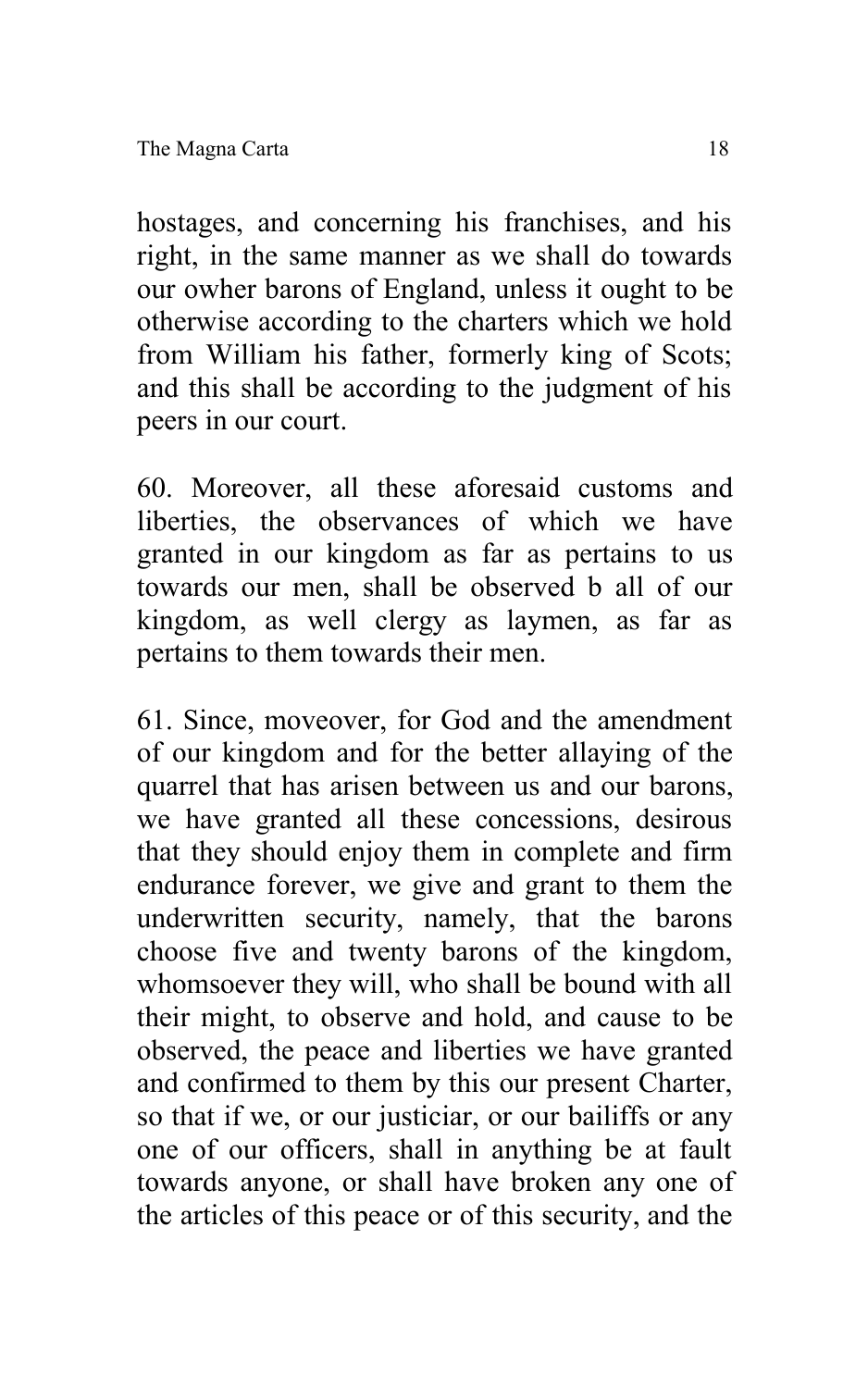offense be notified to four barons of the foresaid five and twenty, the said four barons shall repair to us (or our justiciar, if we are out of the realm) and, laying the transgression before us, petition to have that transgression redressed without delay. And if we shall not have corrected the transgression (or, in the event of our being out of the realm, if our justiciar shall not have corrected it) within forty days, reckoning from the time it has been intimated to us (or to our justiciar, if we should be out of the realm), the four barons aforesaid shall refer that matter to the rest of the five and twenty barons, and those five and twenty barons shall, together with the community of the whole realm, distrain and distress us in all possible ways, namely, by seizing our castles, lands, possessions, and in any other way they can, until redress has been obtained as they deem fit, saving harmless our own person, and the persons of our queen and children; and when redress has been obtained, they shall resume their old relations towards us. And let whoever in the country desires it, swear to obey the orders of the said five and twenty barons for the execution of all the aforesaid matters, and along with them, to molest us to the utmost of his power; and we publicly and freely grant leave to everyone who wishes to swear, and we shall never forbid anyone to swear. All those, moveover, in the land who of themselves and of their own accord are unwilling to swear to the twenty five to help them in constraining and molesting us, we shall by our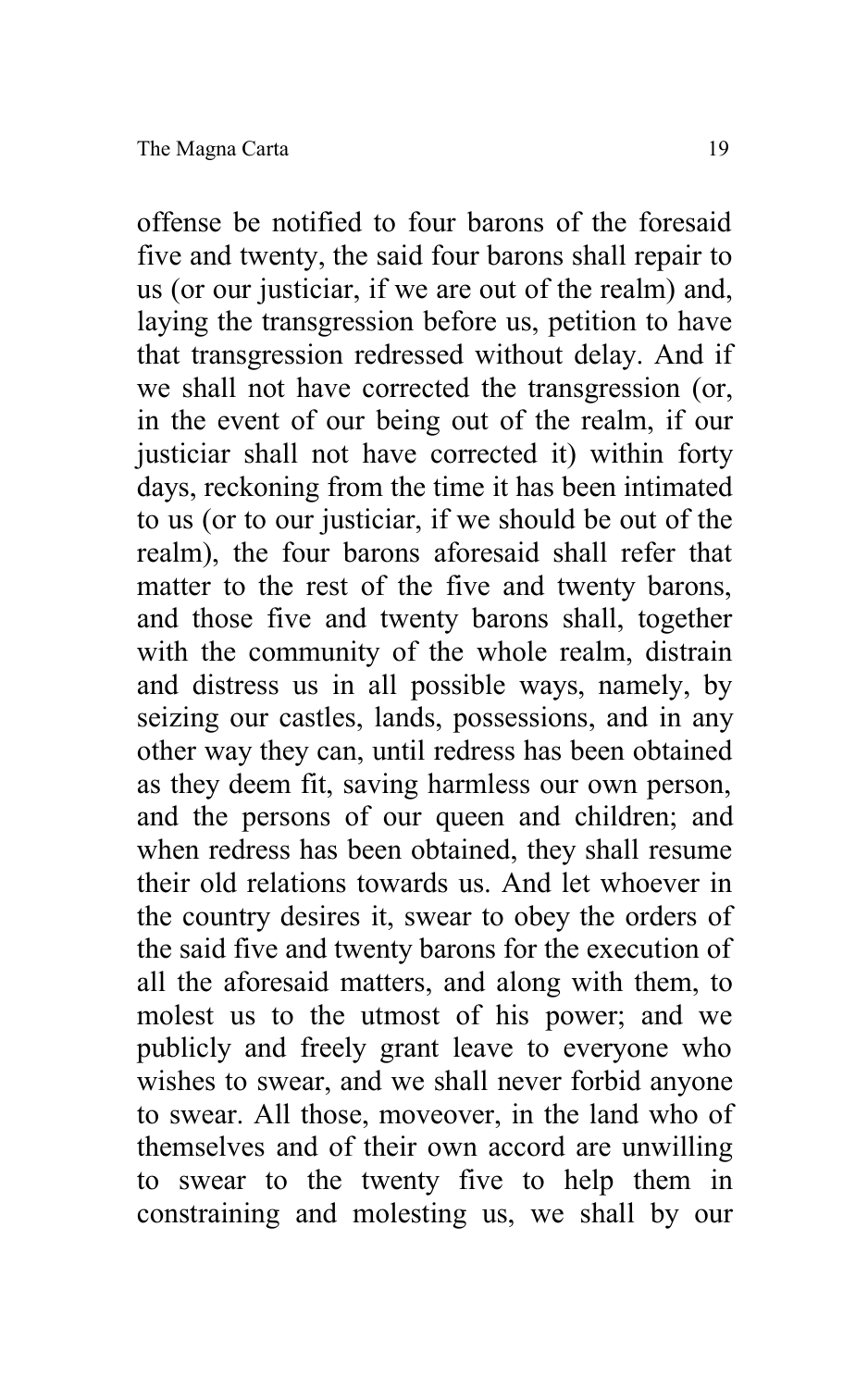command compel the same to swear to the effect foresaid. And if any one of the five and twenty barons shall have died or departed from the land, or be incapacitated in any other manner which would prevent the foresaid provisions being carried out, those of the said twenty five barons who are left shall choose another in his place according to their own judgment, and he shall be sworn in the same way as the others. Further, in all matters, the execution of which is entrusted,to these twenty five barons, if perchance these twenty five are present and disagree about anything, or if some of them, after being summoned, are unwilling or unable to be present, that which the majority of those present ordain or command shall be held as fixed and established, exactly as if the whole twenty five had concurred in this; and the said twenty five shall swear that they will faithfully observe all that is aforesaid, and cause it to be observed with all their might. And we shall procure nothing from anyone, directly or indirectly, whereby any part of these concessions and liberties might be revoked or diminished; and if any such things has been procured, let it be void and null, and we shall never use it personally or by another.

62. And all the will, hatreds, and bitterness that have arisen between us and our men, clergy and lay, from the date of the quarrel, we have completely remitted and pardoned to everyone. Moreover, all trespasses occasioned by the said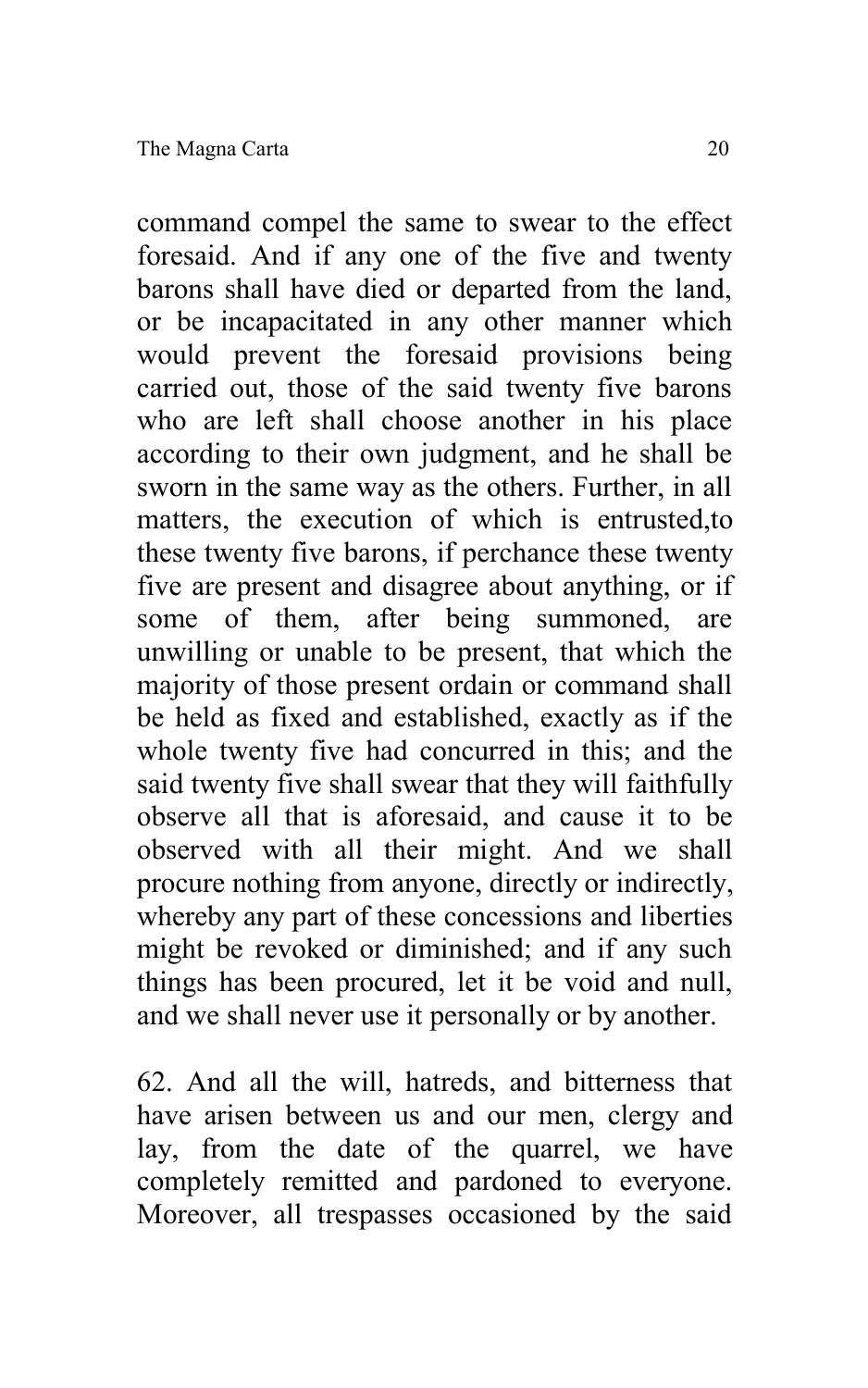quarrel, from Easter in the sixteenth year of our reign till the restoration of peace, we have fully remitted to all, both clergy and laymen, and completely forgiven, as far as pertains to us. And on this head, we have caused to be made for them letters testimonial patent of the lord Stephen, archbishop of Canterbury, of the lord Henry, archbishop of Dublin, of the bishops aforesaid, and of Master Pandulf as touching this security and the concessions aforesaid.

63. Wherefore we will and firmly order that the English Church be free, and that the men in our kingdom have and hold all the aforesaid liberties, rights, and concessions, well and peaceably, freely and quietly, fully and wholly, for themselves and their heirs, of us and our heirs, in all respects and in all places forever, as is aforesaid. An oath, moreover, has been taken, as well on our part as on the art of the barons, that all these conditions aforesaid shall be kept in good faith and without evil intent.

Given under our hand - the above named and many others being witnesses - in the meadow which is called Runnymede, between Windsor and Staines, on the fifteenth day of June, in the seventeenth year of our reign.